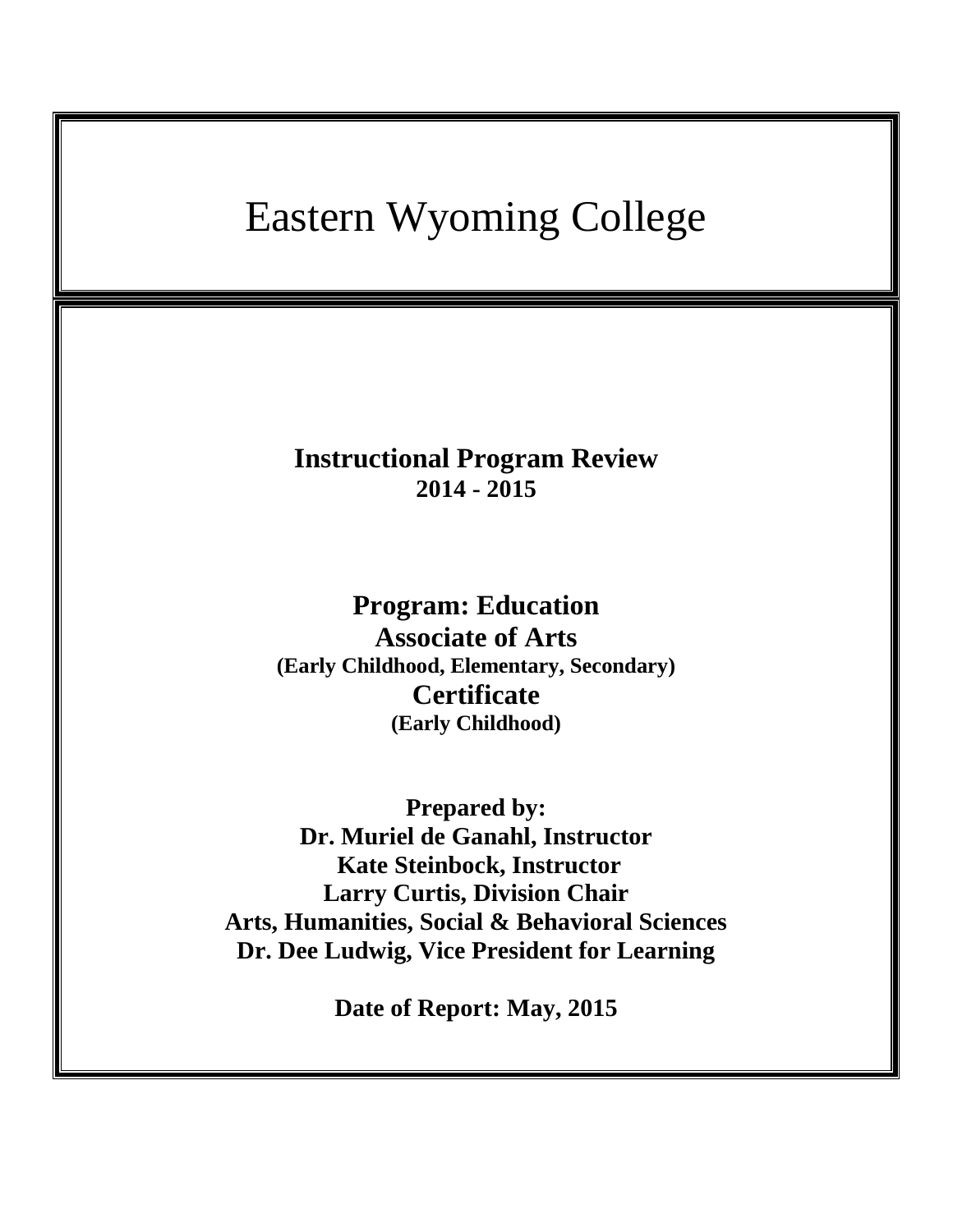# **EASTERN WYOMING COLLEGE Instructional Program Review**

**Program Name**: Education (Early Childhood, Elementary, Secondary)

### **Part I: Statistical Data from the past three years:**

|                               | 2011-2012 | 2012-2013 | 2013-2014 | 5-Year<br>Average |
|-------------------------------|-----------|-----------|-----------|-------------------|
| Annualized FTE Enrollment     | 40.9      | 38.3      | 46.1      | 42.6              |
| <b>Annualized FTE Faculty</b> | 4.3       | 5.6       | 6.4       | 4.8               |
| # Students                    | 98        | 99        | 95        | 104               |
| # Graduated                   | 16        | 14        |           | 14                |

 $\text{FTE} = \text{Full-time equivalent}$  Notes:

Modes of Delivery:

 $\boxed{x}$  online compressed video  $\boxed{x}$  face-to-face

Advisory Committee Members and Title or Role: (if applicable) There is an advisory committee for Early Childhood with the following membership:

| Adele Smith              | <b>Community Member</b>               |
|--------------------------|---------------------------------------|
| <b>Molly Moorehouse</b>  | Director – Wee Pals                   |
| Tonya Nepper             | Director – Torrington Learning Center |
| Devin Williams           | <b>Student Representative</b>         |
| Susan Keller             | Reading Specialist - Trail Elementary |
| <b>Brenda Lovercheck</b> | Counselor – Lincoln Elementary        |
| John Hansen              | <b>EWC</b> Member                     |

Community Partners or Internships: (if applicable) We partner with the local school district to provide practicum experiences for students enrolled in EDUC 2100 (Practicum). The Early Childhood Education program partners with Torrington Learning Center, Wee Pals, Little Bits and Spurs pre-school, and Wyoming Child and Family throughout the region to provide lab experiences for our students.

Revisions in Curriculum Since Last Review:

Early Childhood:

The Early Childhood Education program has not experienced any changes since the last Certificate revision.

# K-12 Education:

During the 2013-2014 school year, an online Associate's Degree in Elementary Education was added. This online degree will allow place-bound students the opportunity to complete the first two years of their teacher training in the comfort of their own home town, at which time they will be able to choose to continue their education in a placement of their choosing.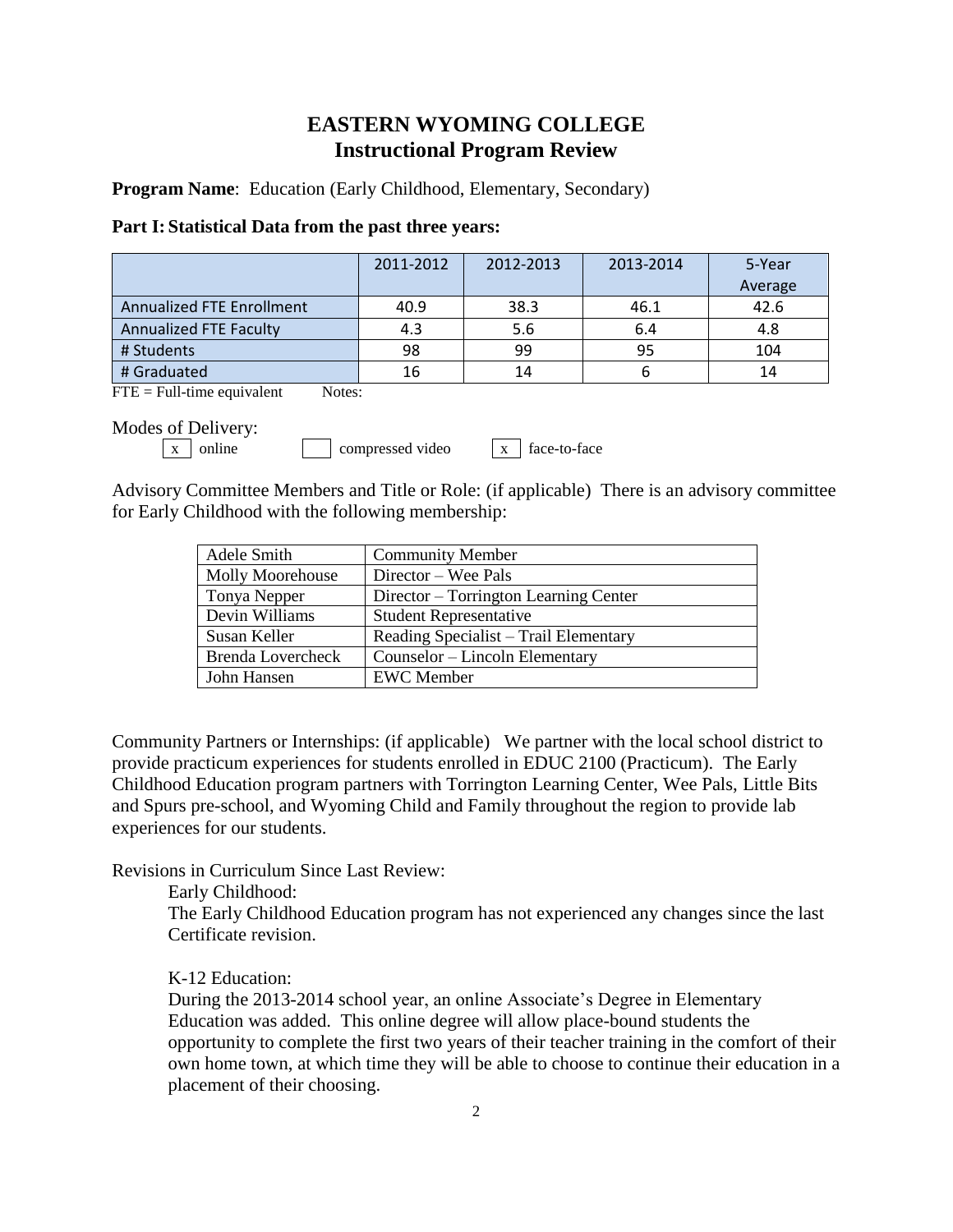# **Part II Narrative Analysis**

#### **Description of Community Need:**

Current Community Need/Growth of Industry: Goshen County School District has undergone a transition in the past few years. Long time administrators have moved on and new administrators have implemented measures to increase accountability and attention to attainment of national standards. Of the current student population of about 1700 students, 51% are from homes classified as being of low socio-economic status and 256 students are classified as students who receive special education services.

Census statistics indicate that Goshen County has a population of more than 13,500 people, with a growth rate of almost 3% between 2010 and 2013. An incredible 82% of the county's population stays in the same house from year to year with 75% of the population owning their own home; creating a stable environment within which to work. About 20% of the local population has a Bachelor's degree, and the need for teachers continues to be strong, both locally, and throughout the EWC outreach area. As teachers retire or relocate, EWC graduates who have continued their studies at well-respected nearby 4 year colleges, return to fill positions in our local schools. The requirements of No Child Left Behind as they relate to accountability and concomitant instructional needs of our schools create a continuing need for well trained teachers able to handle the challenges of a changing public school environment. In particular, there is a need for qualified teachers in the area of special education.

There is no more important work that readying the students of our community for entering school. The Early Childhood Education Advisory Board and EWC faculty and administration continue to collaborate to insure that the Early Childhood Education (ECE) program at EWC is preparing our students for a career in early childhood education. Although enrollment numbers are less than the other education programs at EWC, the ECE program continues to maintain a respectable number of committed students. Unlike the other education programs, early childhood education students do not, generally, enroll full-time, which impacts enrollment numbers. However, these students are dedicated which translates to a high rate of completion. The advisory group continues to support the program and has expressed their support of the recent articulation with the University of Wyoming's minor in Early Childhood Education degree.

EWC also continues to provide course work to support the needs of paraprofessionals, substitutes, and other educators in need of recertification credits.

**-------------------------------------------------------------**

## **Description of State and National Trends**

According to the Occupational Outlook Handbook, 2014-2015, employment of teachers is expected to grow by 12% in the ten years leading up to 2022. The National Center for Education Statistics reports that the need for new teachers will be increasing due to increases in enrollment as well as declines in student-teacher ratios. The 185,000 new teachers needed in the next seven years to meet the demands of a system undergoing unprecedented change will require newly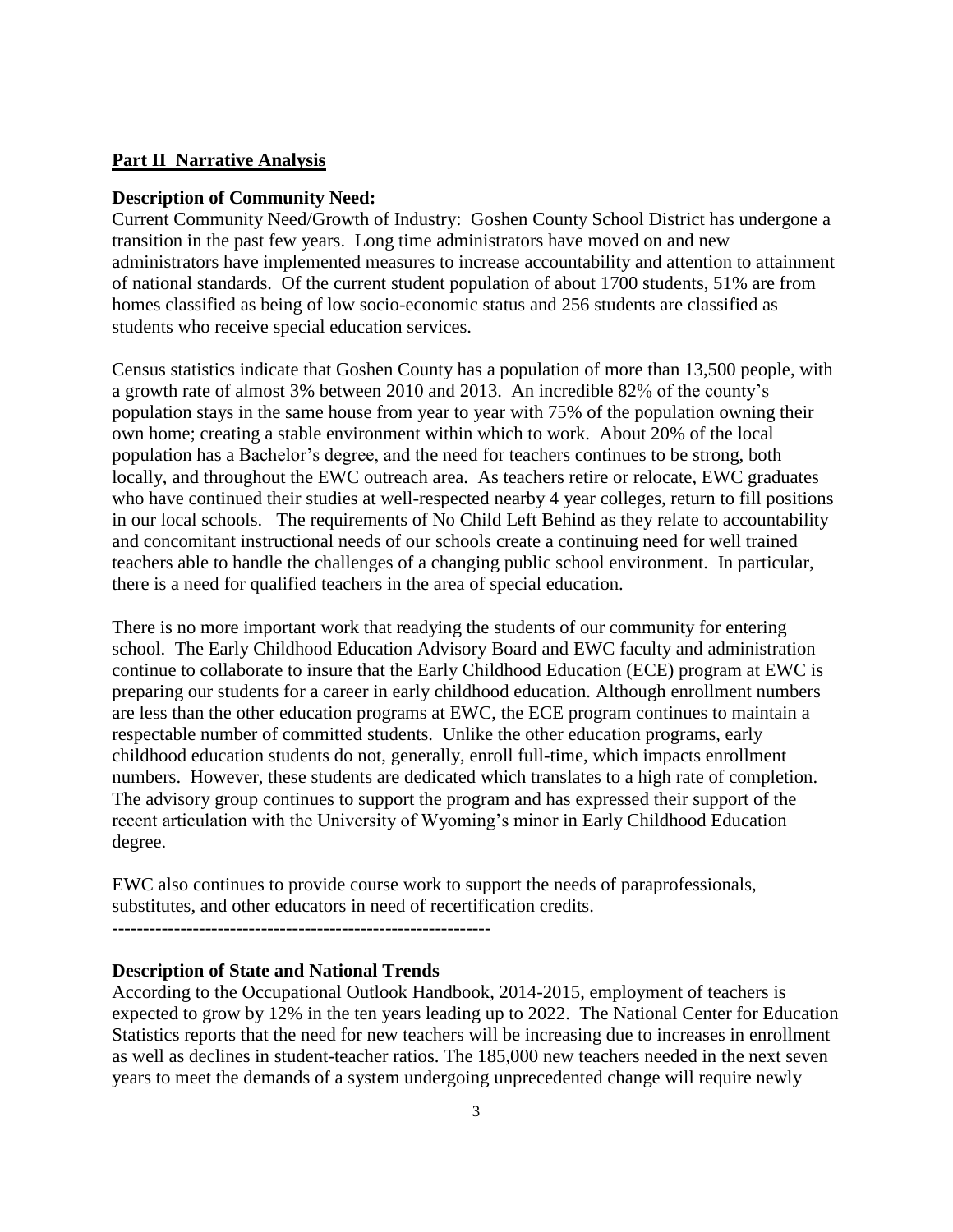credentialed teachers who emerge from pre-service training programs ready to tackle multiple issues of importance in our public schools. Special Education teachers, in particular, continue to be in high demand.

Preschool programs are expanding as readiness for Kindergarten continues to be an important component for K-12 schools struggling with accountability. The National Institute for Early Education reported that "there are currently 2.1 million 3 and 4 year olds enrolled in state-funded or Head Start programs," which means that the other 6 million kids are either in private, day-care facilities or cared for in the home" (Research, National Institute for Early Education). While parents strive to guide children's growth and development in the home, state and local governments bear primary responsibility for classroom-based education in the United States, with some help from federal funding. Programs that serve young children operate under a variety of names and auspices, including the federal Head Start program as well as privately and publicly funded child care. State prekindergarten programs play an increasingly important role as part of this larger array of programs. (Research, National Institute for Early Education)

| <b>United States</b>                                | Employment |           | Percent | <b>Job Openings</b> |
|-----------------------------------------------------|------------|-----------|---------|---------------------|
|                                                     | 2008       | 2018      | Change  |                     |
| Public School Teachers (Bureau of Labor Statistics) | 3,476,200  | 3,944,900 | 13%     | 468,600             |
| <b>Preschool Teachers</b>                           | 457,200    | 543,900   | 19%     | 86,700              |
| Wyoming                                             | Employment |           | Percent | <b>Job Openings</b> |
|                                                     | 2012       | 2022      | Change  |                     |
| <b>General Education</b>                            | 7867       | 8781      | 11.6%   | 276                 |
| <b>Preschool Teachers</b>                           | 552        | 630       | 14.1%   | 24                  |
| <b>Elementary Special Education</b>                 | 491        | 526       | 7.1%    | 12                  |

Other information or comments that would assist the Curriculum and Learning Council: Note: the data for the State Employment Trends and the National Employment Trends are not directly comparable. The projection period for state data is from 2012 to 2022, while the projection for national data is from 2008-2018. Job Opening refers to the average annual Job openings due to growth and net replacement.

State and National Wages (May 2014) K-12 Public School

| Location             | Pay    | <b>Year or Period</b> |        |        |  |
|----------------------|--------|-----------------------|--------|--------|--|
|                      | Period | Low                   | Median | High   |  |
| <b>United States</b> | Hourly | 19.53                 | 29.32  | 46.30  |  |
|                      | Yearly | 37,500                | 56,300 | 88,900 |  |
| Wyoming              | Hourly | 22.50                 | 30.46  | 39.42  |  |
|                      | Yearly | 43,200                | 58,500 | 75,700 |  |

State and National Wages (May 2014) Preschool

| Location             | Pay    | <b>Year or Period</b> |        |        |  |
|----------------------|--------|-----------------------|--------|--------|--|
|                      | Period | Low                   | Median | High   |  |
| <b>United States</b> | Hourly | 9.74                  | 14.64  | 26.51  |  |
|                      | Yearly | 18,700                | 28,100 | 50,900 |  |
| Wyoming              | Hourlv | 9.32                  | 13.65  | 24.01  |  |
|                      | Yearly | 17,900                | 26,200 | 46,100 |  |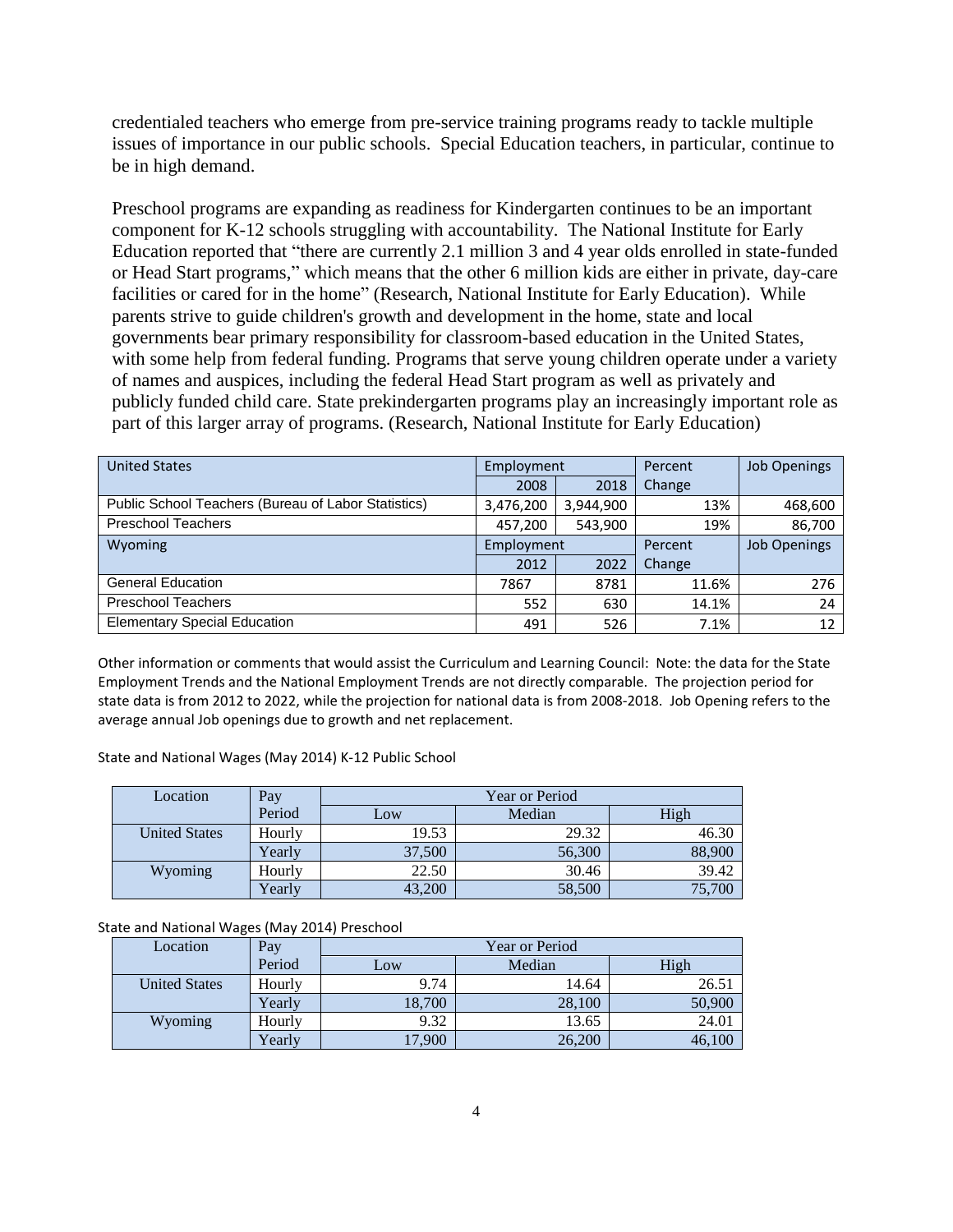Other information or comments that would assist the Commission: Information on this chart was from Wyoming Employment Projections - www.onetonline.org/. Wage data are collected by each state through the Occupational Employment Statistics (OES) survey, conducted by the Bureau of Labor Statistics (BLS) at the U.S. Department of Labor. National wage estimates are developed by BLS. State and national occupation information is classified using the Standard Occupation Classification (SOC) system.

### **Activities in Support of Student Recruitment and Retention**

EWC Faculty members participate in ongoing advising and recruitment activities in conjunction with our Admissions Office. Scheduled meetings with prospective students provide opportunities to coordinate with students and their families prior to registration. Summer registration days and scheduled ongoing advising sessions ensure that students are able to graduate on time ready to transfer to the four year institution of their choosing. Small class sizes and personal attention of faculty make EWC a premier choice for families wanting a firm foundation for ongoing college studies.

In addition, the Early Childhood Education program coordinator works closely with Wyoming Child and Family to recruit new and prospective employees to the program as a means of obtaining appropriate certification for employment. Students are recruited throughout the Eastern Wyoming College service area via outreach coordinators, Wyoming Child and Family and Wyoming Workforce. Additionally, potential students are recruited via the Workforce Director at EWC and the WY Quality Counts program at the state level.

### **Assessment of Student Learning:** Analysis of Student Learning.

Each of the courses in the department has an integrated body of evidence utilized to determine student competencies associated with course objectives. Students earning an Associate of Arts degree in Education complete the CAAP test and an individual exit interview with EWC faculty. During the interview process, now formalized in the Capstone Course EDUC 2800, students present their teaching portfolio, constructed throughout their experiences in EWC education courses. Students also complete a written evaluation of their overall experiences at EWC; identifying the courses and activities perceived as most helpful.

Classroom assessment techniques are utilized and tracked in education courses each semester with rubrics and empty outlines commonly employed. Students are encouraged to provide input on rubrics as they are developed, and are fully aware of grading expectations in each of their education courses.

Annually, one course in the department is selected for Course Assessment to ensure that course activities and objectives align with EWC's core competencies.

### **Strengths of the Program and Faculty:**

EWC's Education Department faculty provides practical experience for students beginning their career in education. Expertise in curriculum, instruction, school leadership, and best practices in teaching is leveraged through cooperative planning and articulation between other community colleges and universities in the area to ensure a quality experience for students. Practicum experiences in the field help to provide practical, hands-on opportunities for students in areas of their choosing. Two full time instructors in the areas of preschool and K-12 education are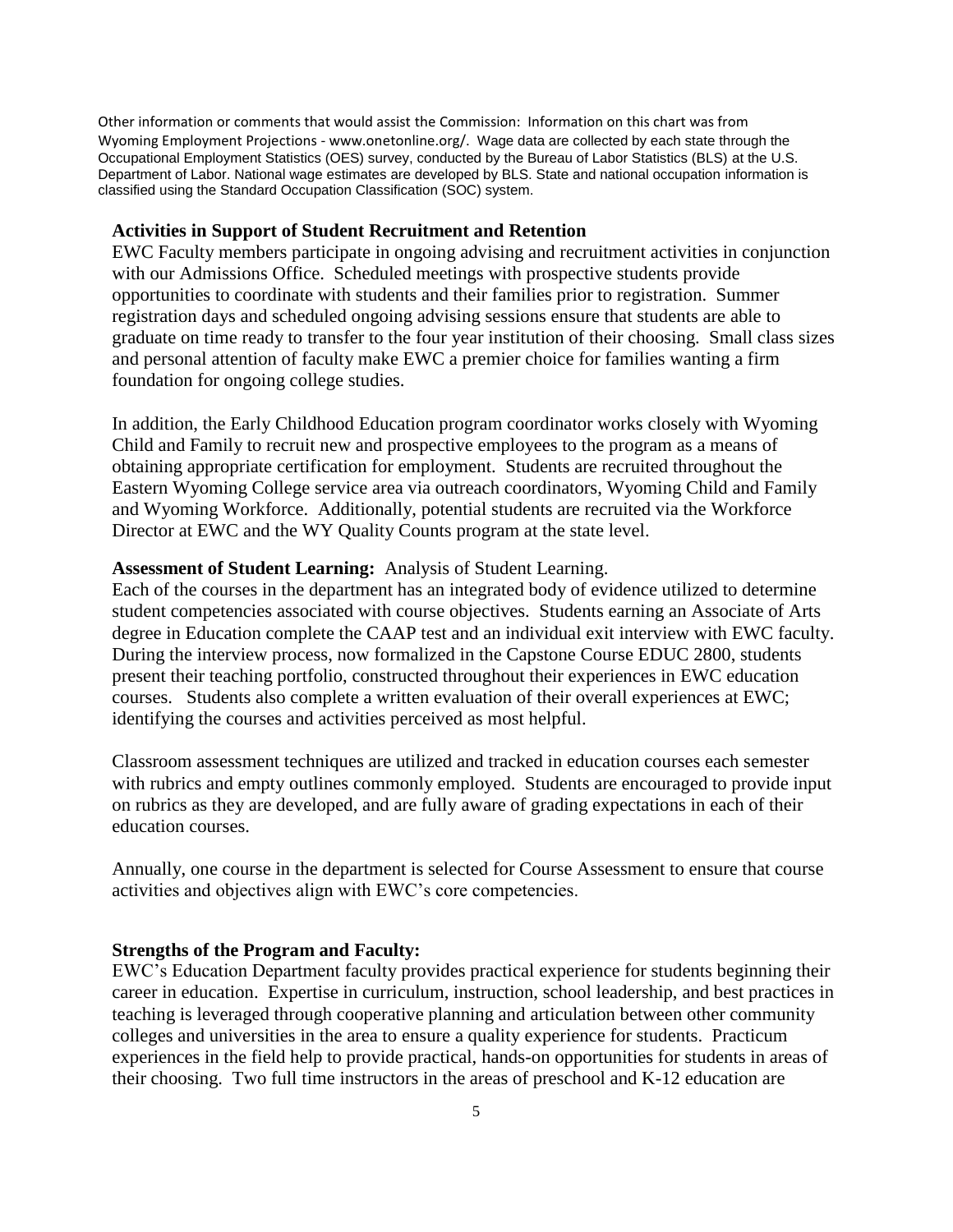housed in Torrington, with multiple adjuncts and other faculty throughout the service area; totaling 3.9 total positions. Faculty from departments other than education teach required course work in areas such as Mathematics.

Areas for Improvement: Continue maintaining the relationship with partnering schools.

# **K-12 Education**

Goal: Build flexibility for students through scheduling and use of technology.

One of the issues for our students is the availability of needed courses as they progress through their program. Students at EWC need to have each of the required courses offered each semester. Students in the service area and around the state would benefit from having each of the required courses available online each semester so that students in our online program are able to complete on time.

Secondary Education students interested in English are unable to find enough course credits at EWC to complete an associate's degree in Torrington.

#### **Preschool**

Goal: Improve and expand recruitment opportunities

We will work closely with the College Relations office to develop and implement a solid and sustainable recruitment plan. However, it must be noted that the early childhood education program must also consider a revision of mission and goals in order to further meet the needs of the students and transferring institutions.

Goal: Expand course offerings with regard to community and transferring institution needs.

This program will continue to develop course offerings that will meet the needs of the professionals in the early childhood education discipline and maintain articulation agreements with four year transferring institutions in the region.

# **Part III Recommendations Faculty Recommendations:**

#### **K-12 Education**

Recommendation 1:

Continue working with the math department to create a range of possible scenarios for course completion. Consideration of a summer math course for elementary education students may be of benefit, since one is currently not offered anywhere else in the state.

#### Recommendation 2:

Build faculty capacity so that it will be possible to offer each of the required program courses each semester, both online and in a face-to-face setting. As students across the country continue to access more courses online, we can build student numbers by making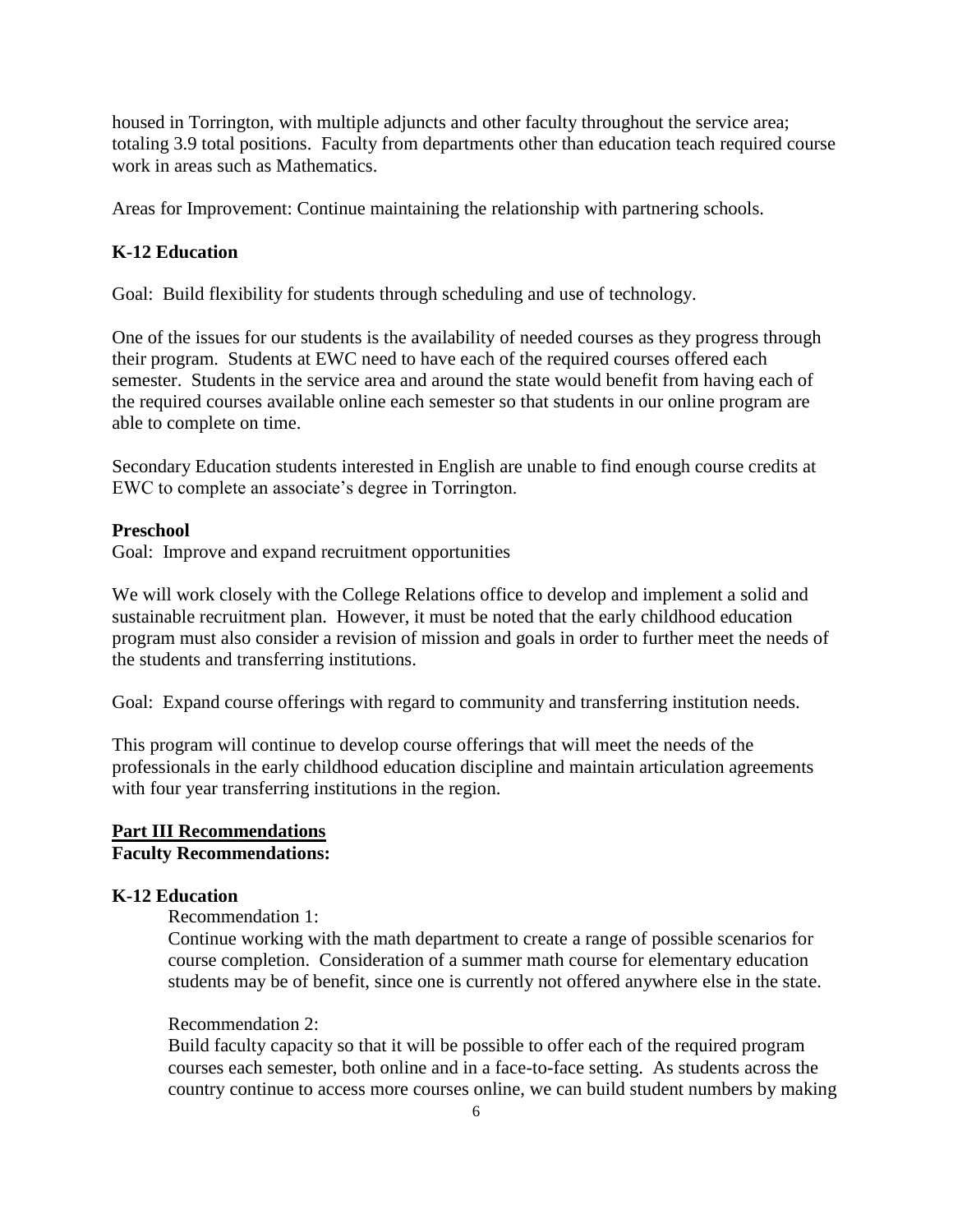it convenient for students across the state to select our courses for credit at EWC or for transfer credit elsewhere. Eventually, a full time faculty member could be needed to partner with the current K-12 faculty to make this possible as student numbers increase.

Recommendation 3:

Encourage the English Department to create additional courses that would transfer for students interested in teaching secondary English.

# **Preschool**

Recommendation 1:

We will work closely with the College Relations office to develop and implement a recruitment plan.

Recommendation 2: Continue to be responsive to state and local early childhood education needs.

Recommendation 3: Collaborate with the advisory committee to revisit the programs mission and vision.

#### **Overall**

Recommendation 1:

Explore opportunities to partner and collaborate with Goshen County schools and/or other entities to develop a lab school for pre-school and elementary age children. And further our partnerships with advisory boards to establish goals that are appropriate for the population we serve.

## **Action Plans - Year One through Year Three (attached)**

### **Advisory Committee Recommendations:**

The Early Childhood Advisory committee recommends that as a group we meet and revisit the mission and vision of the Early Childhood Education program. In addition, the committee suggested that EWC continue to collaborate with partners throughout our service area to insure appropriate course offerings are available as well as work to expand out articulation agreements.